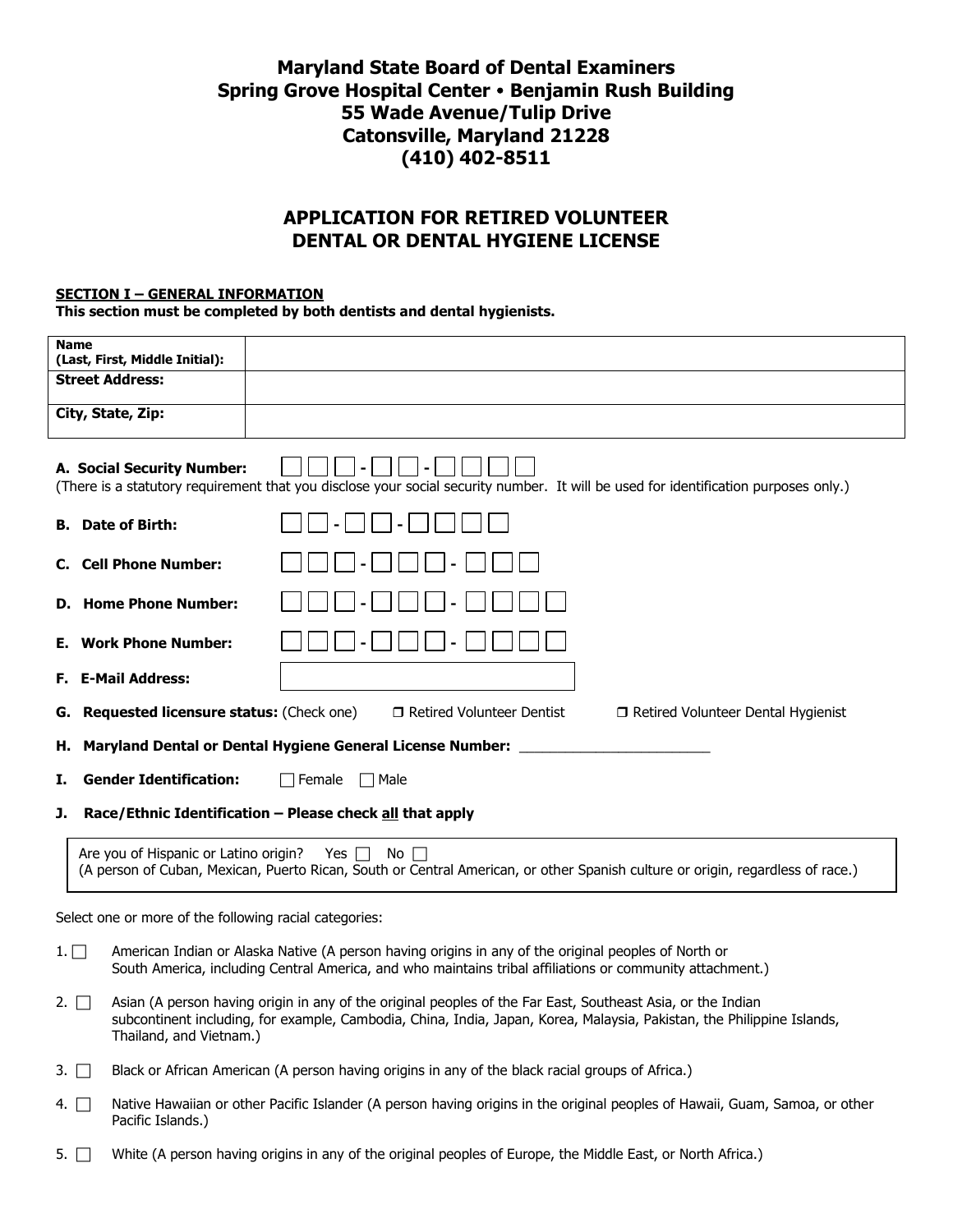#### **K. Licensure in other states:**

List other states or jurisdiction in which you hold or have held a dental or dental hygiene license. Include license number(s).

| <b>State</b> | <b>License Number</b> |
|--------------|-----------------------|
|              |                       |
|              |                       |
|              |                       |

#### **SECTION II - CHARACTER AND FITNESS**

**If you answer "YES" to any question(s) in Section II – Character and Fitness, attach a separate page with a complete explanation of each occasion. Each attachment must have your name in print, signature, and date.**

**This section must be completed by both dentists and dental hygienists.**

| <b>YES</b> | <b>NO</b> |                                                                                                                                                                                                                                                                                                                                                                                                                                                                                                                           |  |
|------------|-----------|---------------------------------------------------------------------------------------------------------------------------------------------------------------------------------------------------------------------------------------------------------------------------------------------------------------------------------------------------------------------------------------------------------------------------------------------------------------------------------------------------------------------------|--|
| $\Box$     | □         | a. Has any licensing or disciplinary board of any jurisdiction, including Maryland, or any federal entity denied your<br>application for licensure, reinstatement, or renewal, or taken any action against your license, including but not<br>limited to reprimand, suspension, revocation, a fine, or non-judicial punishment? If you are under a Board Order<br>or were ever under a Board Order in a state other than Maryland you must enclose a certified legible copy of the<br>entire Order with this application. |  |
| $\Box$     | $\Box$    | b. Have any investigations or charges been brought against you or are any currently pending in any jurisdiction,<br>including Maryland, by any licensing or disciplinary board or any federal or state entity?                                                                                                                                                                                                                                                                                                            |  |
| $\Box$     | $\Box$    | c. Has your application for a dental/dental hygiene license in any jurisdiction been withdrawn for any reason?                                                                                                                                                                                                                                                                                                                                                                                                            |  |
| $\Box$     | □         | d. Has an investigation or charge been brought against you by a hospital, related institution, or alternative health<br>care system?                                                                                                                                                                                                                                                                                                                                                                                      |  |
| $\Box$     | □         | e. Have you had any denial of application for privileges, been denied for failure to renew your privileges, or<br>limitation, restriction, suspension, revocation or loss of privileges in a hospital, related health care facility, or<br>alternative health care system?                                                                                                                                                                                                                                                |  |
| $\Box$     | $\Box$    | f. Have you pled guilty, nolo contendere, had a conviction or receipt of probation before judgment or other<br>diversionary disposition of any criminal act, excluding minor traffic violations?                                                                                                                                                                                                                                                                                                                          |  |
| $\Box$     | $\Box$    | g. Have you pled guilty, nolo contendere, had a conviction, or receipt of probation before judgment or other<br>diversionary disposition for an alcohol or controlled dangerous substance offense, including but not limited to<br>driving while under the influence of alcohol or controlled dangerous substances?                                                                                                                                                                                                       |  |
| $\Box$     | $\Box$    | h. Do you have criminal charges pending against you in any court of law, excluding minor traffic violations?                                                                                                                                                                                                                                                                                                                                                                                                              |  |
| $\Box$     | $\Box$    | i. Do you have a physical condition that impairs your ability to practice dentistry/dental hygiene?                                                                                                                                                                                                                                                                                                                                                                                                                       |  |
| $\Box$     | $\Box$    | Do you have a mental health condition that impairs your ability to practice dentistry/dental hygiene?<br>j.                                                                                                                                                                                                                                                                                                                                                                                                               |  |
| $\Box$     | $\Box$    | k. Have the use of drugs and/or alcohol resulted in an impairment of your ability to practice dentistry/dental<br>hygiene?                                                                                                                                                                                                                                                                                                                                                                                                |  |
| $\Box$     | $\Box$    | I. Have you illegally used drugs?                                                                                                                                                                                                                                                                                                                                                                                                                                                                                         |  |
| $\Box$     | $\Box$    | m. Have you surrendered or allowed your license to lapse while under investigation by any licensing or disciplinary<br>board of any jurisdiction, including Maryland, or any federal or state entity?                                                                                                                                                                                                                                                                                                                     |  |
| $\Box$     | $\Box$    | n. Have you been named as a defendant in a filing or settlement of a malpractice action?                                                                                                                                                                                                                                                                                                                                                                                                                                  |  |
| $\Box$     | $\Box$    | o. Has your employment been affected or have you voluntarily resigned from any employment, in any setting, or<br>have you been terminated or suspended, from any hospital, related health care or other institution, or any federal<br>entity for any disciplinary reasons or while under investigation for disciplinary reasons?                                                                                                                                                                                         |  |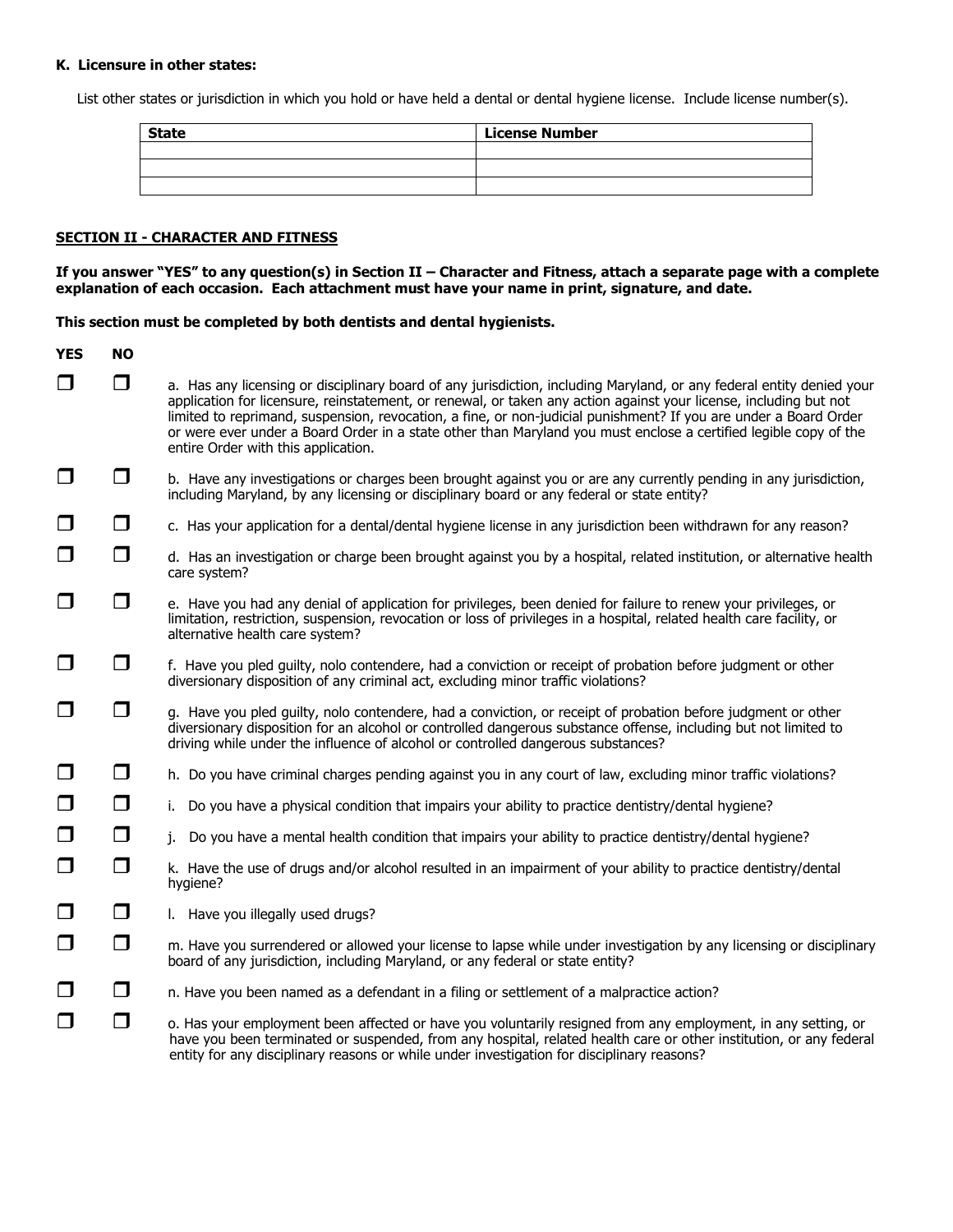The Well Being Committee assists dentists, dental hygienists, and their families who are experiencing personal problems. The Committee has helped many dentists and dental hygienists over the years with problems such as stress, drug dependence, alcoholism, depression, medical problems, infectious diseases, neurological disorders and other illnesses that cause impairment. For more information, dentists may visit **[www.dentistwellbeing.com](http://www.denistwellbeing,com/)**. Dental hygienists may call 800-974-0068 or visit the website at **[www.mdhawell-being.org](http://www.mdhawell-being.org/)**.

#### **Incomplete applications will be returned and will be subject to a \$50.00 application reprocessing fee.**

#### **SECTION III - CONTINUING EDUCATION REQUIREMENTS**

**This section must be completed by both dentists and dental hygienists. Choose one statement that applies to you.** 

- a. Continuing education requirement met. I have completed 30 hours of continuing education, including two (2) hours of infection control, a 2-hour Board-approved course on abuse and neglect as it relates to Maryland law, 2-hour Board-approved course on proper prescribing and disposal of prescription drugs (pharmacology) and maintained my CPR certification during the two years prior to this application.
- $\Box$  b. Continuing education requirement not met. I have not fulfilled the continuing education requirements of the Board and have attached a written explanation of my continuing education activities during the two years prior to this application.

#### **Notice For Mailing List:**

The information collected on this application form is collected for the purposes of the Board's functions under the Annotated Code of MD, Health Occupations Article, Title 4. Failure to provide the information may result in denial of your application. You have a right to inspect, amend, and request correction of this information. The Board may permit inspection of this information or make it available to others only as permitted by federal and State law. Under the Maryland Public Information Act, the Annotated Code of MD, State Gov't Article, §10-617, the Board may provide, for a fee, a list of licensees' names and addresses to professional associations and other entities. You may request in writing that your name be omitted from such lists.

#### **Applicant Signature**

Practice of dentistry and dental hygiene without a license is a violation of the Dental Practice Act. I affirm that the contents of this document are true and correct to the best of my knowledge and belief. Failure to provide truthful answers may result in disciplinary action.

 $\_$  ,  $\_$  ,  $\_$  ,  $\_$  ,  $\_$  ,  $\_$  ,  $\_$  ,  $\_$  ,  $\_$  ,  $\_$  ,  $\_$  ,  $\_$  ,  $\_$  ,  $\_$  ,  $\_$  ,  $\_$  ,  $\_$  ,  $\_$  ,  $\_$  ,  $\_$  ,  $\_$  ,  $\_$  ,  $\_$  ,  $\_$  ,  $\_$  ,  $\_$  ,  $\_$  ,  $\_$  ,  $\_$  ,  $\_$  ,  $\_$  ,  $\_$  ,  $\_$  ,  $\_$  ,  $\_$  ,  $\_$  ,  $\_$  ,

**Applicant Signature Date** 

**Revised 12-18-19**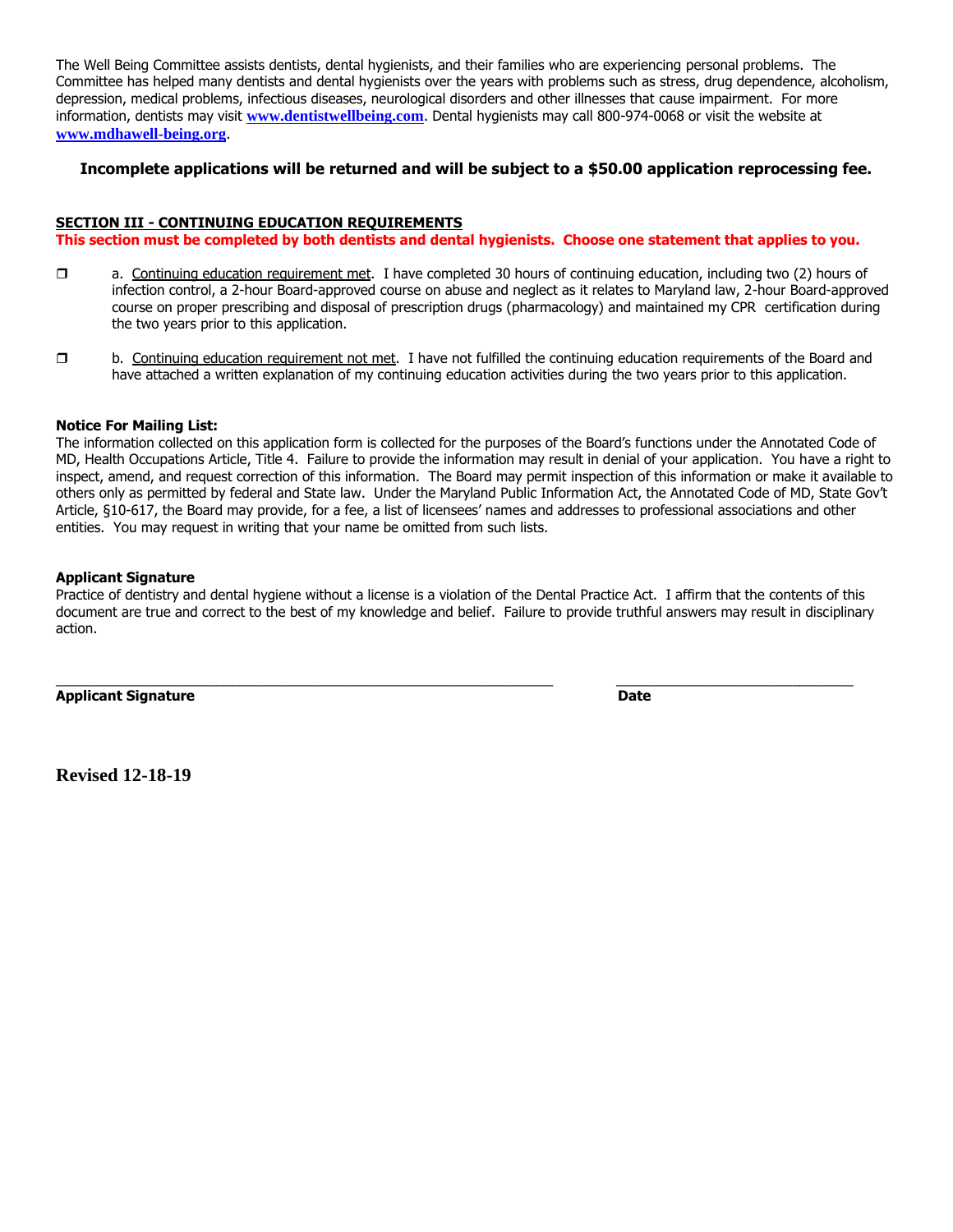# **MARYLAND STATE BOARD OF DENTAL EXAMINERS**

# **Application for Retired Volunteer Dental or Dental Hygiene Licensure**

# **Checklist**

*Please review prior to sending your application package to the Board.*

**Incomplete applications will be returned and will be subject to a \$50.00 application reprocessing fee.**

# **ALL CANDIDATES**

| 1.     |     | Is your application completed front and back?                                                                                                                                                                                                                                                                                                                                                                                                                                                                                                                                                                                                                                                                                                                                                                                                                                                                                                          |  |
|--------|-----|--------------------------------------------------------------------------------------------------------------------------------------------------------------------------------------------------------------------------------------------------------------------------------------------------------------------------------------------------------------------------------------------------------------------------------------------------------------------------------------------------------------------------------------------------------------------------------------------------------------------------------------------------------------------------------------------------------------------------------------------------------------------------------------------------------------------------------------------------------------------------------------------------------------------------------------------------------|--|
|        |     | $\Box$ Did you sign and have the application notarized?                                                                                                                                                                                                                                                                                                                                                                                                                                                                                                                                                                                                                                                                                                                                                                                                                                                                                                |  |
| $\Box$ | 2.  | Did you enclose only one photo that is between $2x2$ -inches and $3x3$ -inches with the required<br>notarized Affidavit stating that "the photograph is a true photograph of me"? The photo must meet the<br>following guidelines: taken within the last 2 years to reflect your current appearance; front view of full<br>face from top of hair to shoulders; a natural expression; no hat or head covering that obscures the hair<br>or hairline, unless worn daily for religious purposes; no sunglasses, headphones, wireless hands-free<br>devices or similar items; no other individuals or distractions in the photo. Photos copied or digitally<br>scanned from driver's licenses or other official documents are not acceptable. In addition, low quality<br>vending machine or mobile phone photos are not acceptable. "Passport" photos are acceptable.<br>Unacceptable photos will be returned and may delay the issuance of your license. |  |
| $\Box$ | 3.  | Did you request that an original National Board score report be forwarded to the Maryland State Board<br>of Dental Examiners? ("the Board" will obtain scores)                                                                                                                                                                                                                                                                                                                                                                                                                                                                                                                                                                                                                                                                                                                                                                                         |  |
|        | 4.  | Did you enclose a certified American Board of Dental Examiners (ADEX) or the North East Regional<br>Board (NERB) examination report from the Commission on Dental Competency Assessments (CDCA)?<br>("the Board" will obtain scores)                                                                                                                                                                                                                                                                                                                                                                                                                                                                                                                                                                                                                                                                                                                   |  |
|        | 5.  | Did you enclose certified proof of dental education, such as a copy of a diploma, transcript or a letter<br>from the school? Please note that the original embossed school seal must be affixed to copies of<br>Diploma or transcript submitted to the Board.                                                                                                                                                                                                                                                                                                                                                                                                                                                                                                                                                                                                                                                                                          |  |
|        | 6.  | Did you enclose a certified letter with the state seal affixed from each state in which you hold or have<br>ever held a license, verifying that the license is or was in good standing and that no disciplinary action<br>has ever been taken against the license?                                                                                                                                                                                                                                                                                                                                                                                                                                                                                                                                                                                                                                                                                     |  |
|        | 7.  | Did you enclose documentation of completion of 30 hours of clinical continuing education, including 2<br>hours of infection control, a 2-hour Board-approved course on abuse and neglect as it relates to Maryland<br>law, a 2-hour Board-approved course on proper prescribing and disposal of prescription drugs<br>(Pharmacology) in the 2 years preceding application and proof of current cardiopulmonary resuscitation<br>(CPR) certification?                                                                                                                                                                                                                                                                                                                                                                                                                                                                                                   |  |
|        | 8.  | Did you enclose the completed Affidavit of Volunteer Dentistry or Dental Hygiene?                                                                                                                                                                                                                                                                                                                                                                                                                                                                                                                                                                                                                                                                                                                                                                                                                                                                      |  |
|        | 9.  | Did you enclose the completed Affidavit of Malpractice Insurance?                                                                                                                                                                                                                                                                                                                                                                                                                                                                                                                                                                                                                                                                                                                                                                                                                                                                                      |  |
| $\Box$ | 10. | Did you enclose documentation of legal name change (i.e., marriage certificate or court documents) if the<br>documents sent with the application are in another name?                                                                                                                                                                                                                                                                                                                                                                                                                                                                                                                                                                                                                                                                                                                                                                                  |  |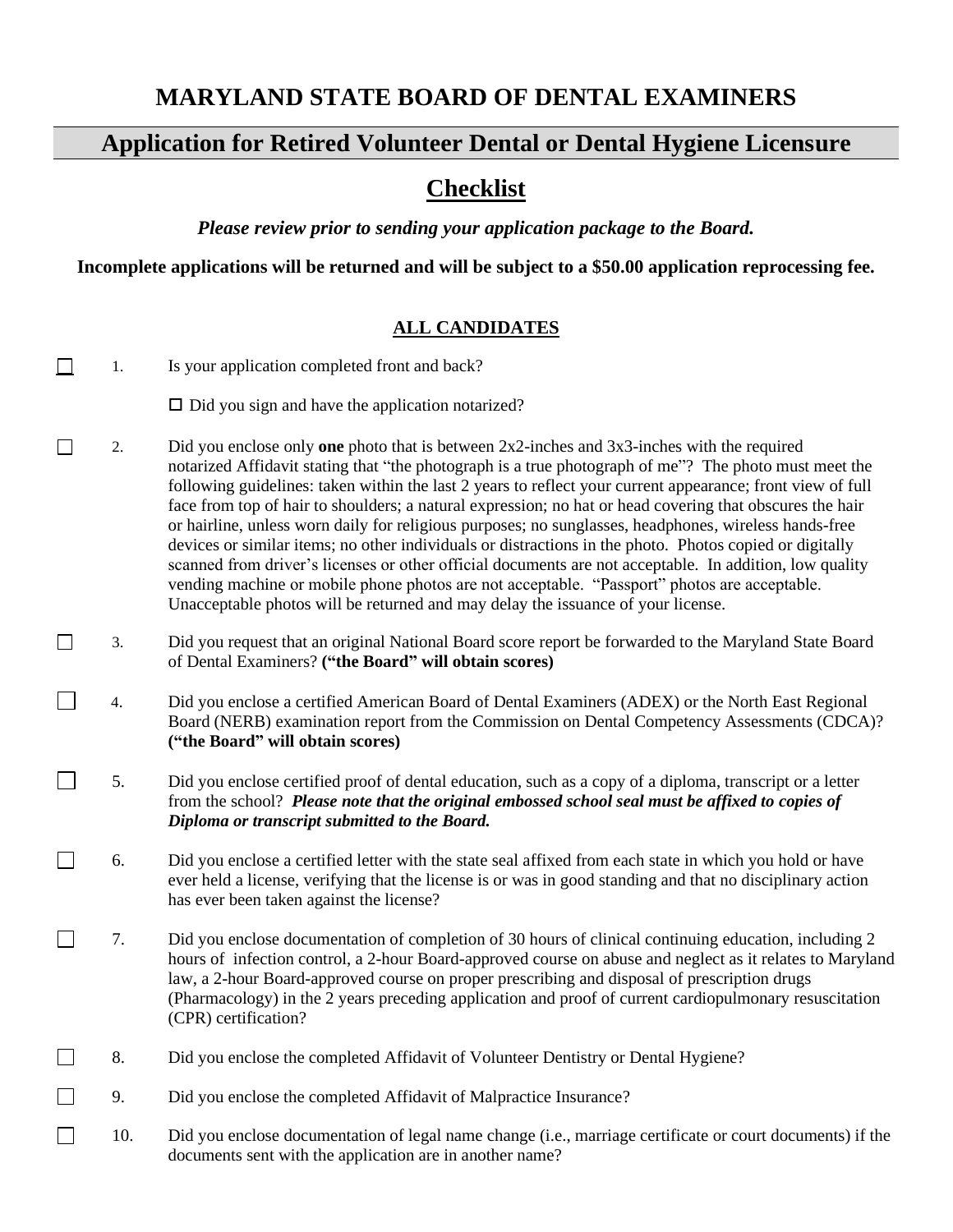- $\Box$ 11. Did you enclose the Jurisprudence Examination and the notarized Affidavit form along with the \$50.00 non-refundable fee in a check or money order payable to the Maryland State Board of Dental Examiners?
- $\Box$ 12. A copy of the Applicant's National Practitioner Data Bank File? **("the Board" will obtain report)**

## **PATH 1 CANDIDATES:**

1. Did you enclose a certified examination report from the American Board of Dental Examiners (ADEX), the Central Regional Testing Service (CRDTS), the North East Regional Board (NERB), the Southern Regional Testing Agency, Inc. (SRTA), or the Western Regional Examining Board, Inc. (WREB)?

## **PATH 2 CANDIDATES:**

□ 1. Did you enclose a notarized affidavit indicating that you have been actively practicing dentistry for at least 5 years, and that during the 5-year period preceding your application you have been actively engaged in practicing dentistry for at least 850 hours on average per year for a total of at least 4,250 hours?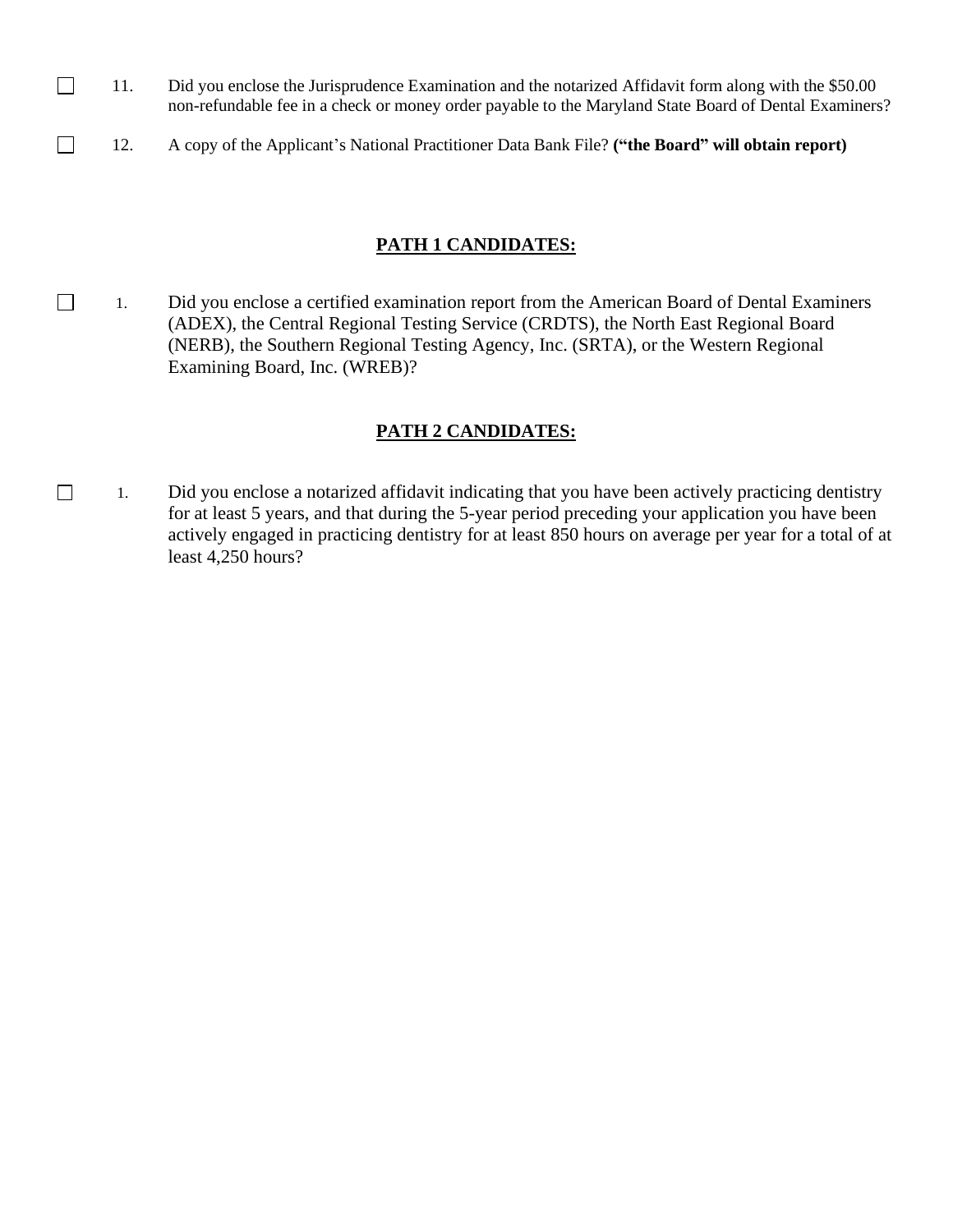# **MARYLAND STATE BOARD OF DENTAL EXAMINERS GUIDELINES FOR A RETIRED VOLUNTEER DENTAL OR DENTAL HYGIENE LICENSE**

## **THIS APPLICATION WILL NOT BE ACCEPTED FOR PROCESSING UNTIL EACH PROVISION AND REQUIREMENT IS FULFILLED.**

## **The applicant shall:**

a. Be of good moral character; and

b. Have had an active general license to practice dentistry in Maryland within the previous two years; and

c. Agree to donate at least 100 hours of dental services without compensation before the expiration of the retired volunteer license; and

- d. Have completed the continuing education requirements that the Board establishes for a general license; and
- e. Be covered by malpractice insurance.

## **To apply for licensure, submit the Application for Retired Volunteer Dental or Dental Hygiene Licensure and enclose the following with your application:**

- $\triangleright$  A photograph that meets the requirements contained in the Checklist with the following notarized statement: "The picture is a true photograph of me."
- ➢ Original National Board score report.
- ➢ Did you enclose a certified American Board of Dental Examiners (ADEX) or the North East Regional Board (NERB) examination report from the Commission on Dental Competency Assessments (CDCA)? **("the Board" will obtain scores)** certifying that you have passed the Diagnostic Skills Examination (DSE)?
- ➢ Certified proof of your dental education. Acceptable proof includes a **certified** copy of a diploma, official transcripts, or a letter from the school. Please do not submit your original copy. **The document must contain the raised, embossed school seal certifying its authenticity. However, letters from educational institutions on original letterhead, bearing an original signature do not require a raised, embossed school seal.**
- $\triangleright$  A certified letter with the state seal affixed from each state in which you hold or have ever held a license, verifying that the license is or was in good standing and that no disciplinary action has ever been taken against the license.
- $\triangleright$  Documentation of completion of 30 hours of clinical continuing education, including 2-hours of infection control, a 2-hour Board-approved course on abuse and neglect as it relates to Maryland law, 2-hour Board-approved course on proper prescribing and disposal of prescription drugs (Pharmacology), and possess current cardiopulmonary resuscitation certification (CPR) from one of the following programs: (1) the American Heart Association's Basic Life Support for Healthcare Providers; or (2) the American Red Cross's Cardiopulmonary Resuscitation for Professional Rescuers; or (3) the American Health and Safety Institute.
- ➢ Notarized Affidavit of Volunteer Dentistry.
- ➢ Notarized Affidavit of Malpractice Insurance.
- $\triangleright$  If applicable, proof of legal name change, such as a marriage certificate or court documents.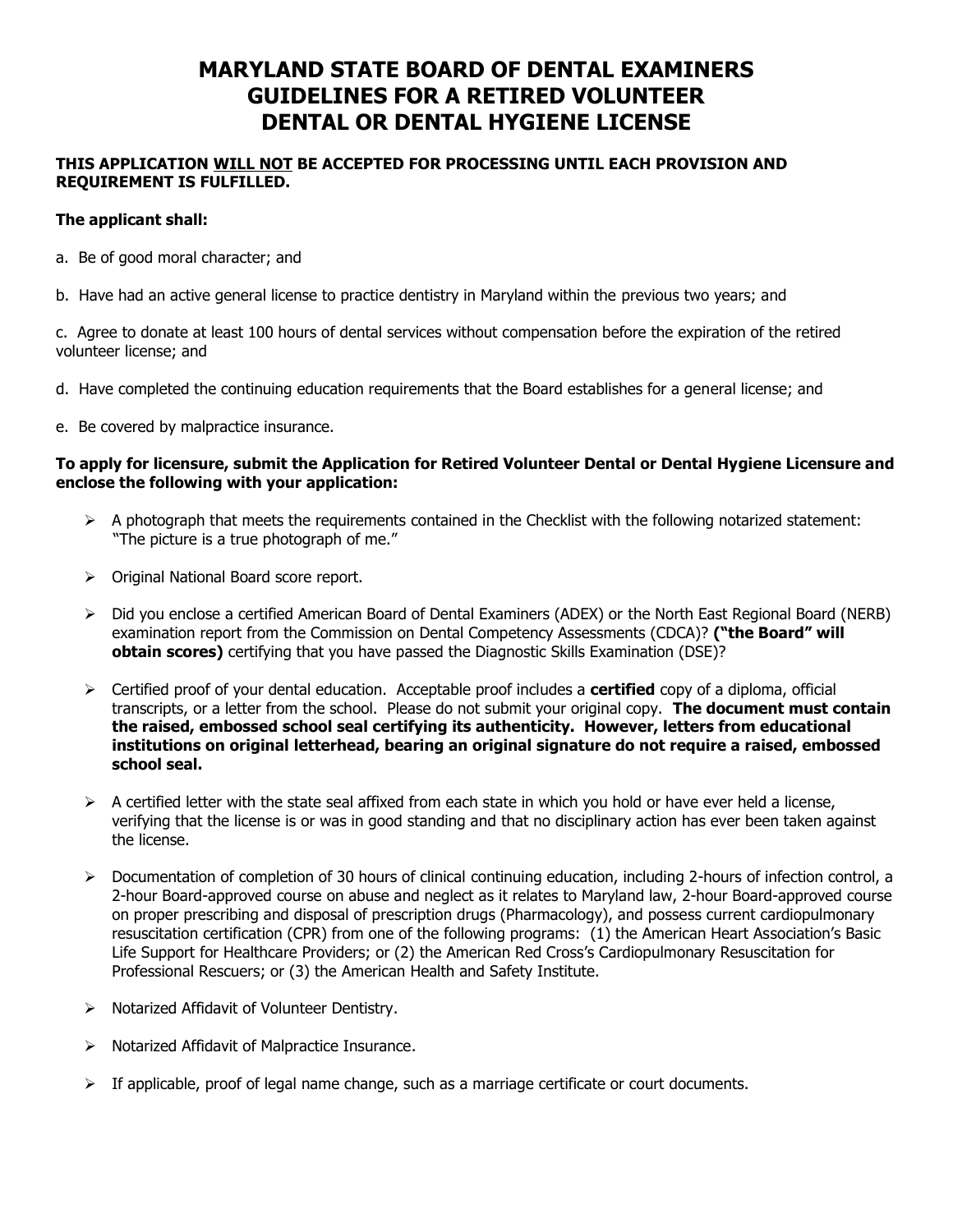- $\triangleright$  Maryland Jurisprudence Examination. All applicants for licensure in Maryland must take and pass the Jurisprudence Examination on the Dental Laws and Regulations of this State with at least a score of 75%. It is an open book examination and may be found on the Board's website at **www.health.maryland.gov/dental/.** The examination cannot be taken on-line. You must download the examination, print a hard copy, and complete the examination. Send the completed examination, notarized Affidavit Form, and \$50.00 examination fee to the Board office. Applicants may also take the examination at the Board office Monday through Friday, except holidays, between the hours of 9:00 AM and 4:00 PM. You will be scheduled for the examination after your completed application is reviewed. Please call to schedule the examination if you wish to take the examination at the Board office.
- ➢ **There is no fee for a retired volunteer dental or dental hygiene license.**

**Incomplete applications will be returned and will be subject to a \$50.00 application reprocessing fee.**

## **MAIL APPLICATION AND SUPPORTING DOCUMENTS TO:**

Maryland State Board of Dental Examiners The Benjamin Rush Building Spring Grove Hospital Center 55 Wade Avenue/Tulip Drive Catonsville, MD 21228 ATTN : Licensing Unit

 **Revised 12/19/19**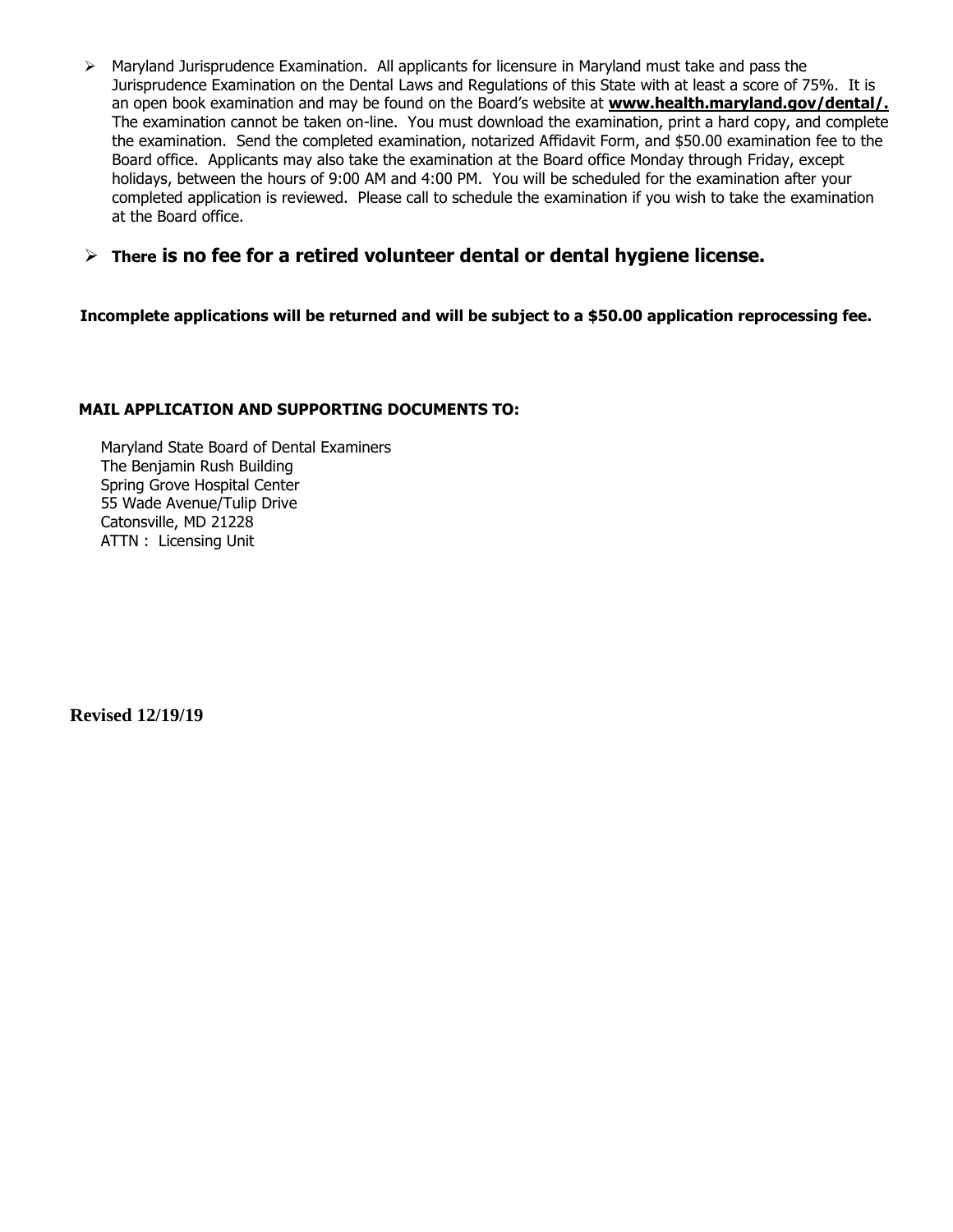# **Maryland State Board of Dental Examiners Application for Retired Volunteer Dental or Dental Hygiene Licensure**

# **Affidavit**

# Retired Volunteer Dentistry or Dental Hygiene

I agree to donate, before June 30 of the second year following the effective date of this license, at least one hundred (100) hours of dental or dental hygiene services without compensation only in a dental office, dental clinic, ambulatory care facility, or hospital; and only for an entity providing medical care to the poor, elderly, or handicapped that is operated by the State or local government, or a bona fide charitable organization.

| Signature of Applicant                                                                                             | Date |                                                                                                                    |
|--------------------------------------------------------------------------------------------------------------------|------|--------------------------------------------------------------------------------------------------------------------|
| <b>NOTARY</b>                                                                                                      |      |                                                                                                                    |
|                                                                                                                    |      |                                                                                                                    |
|                                                                                                                    |      | <b>I HEREBY CERTIFY THAT</b> on this __________ day of _________________, 20___, before me, a Notary Public of the |
|                                                                                                                    |      |                                                                                                                    |
| and made oath in due form of law that signing the foregoing Affidavit of Volunteer Dentistry or Dental Hygiene was |      |                                                                                                                    |
| HIS\HER voluntary act and deed.                                                                                    |      |                                                                                                                    |
| AS WITNESS my hand and Notarial Seal.                                                                              |      |                                                                                                                    |
| <b>Notary Public</b>                                                                                               |      |                                                                                                                    |

**My Commission Expires**: \_\_\_\_\_\_\_\_\_\_\_\_\_\_\_\_\_\_\_\_\_

**SEAL**